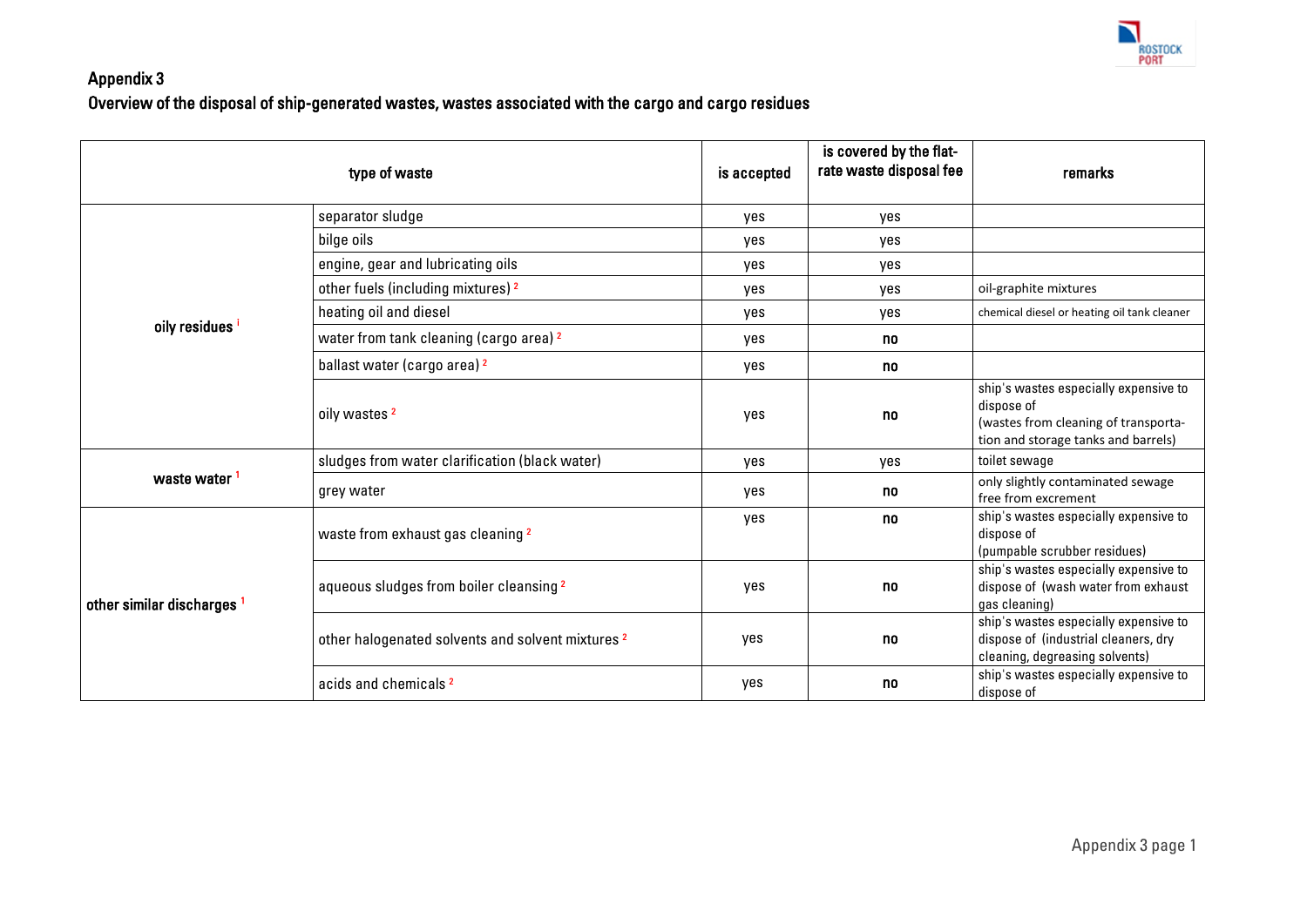

|                                          | type of waste                                                                                                                                                            | Garbage<br>categories<br>according to<br>SeeUmwVerhV | is accepted | is covered by the flat-<br>rate waste disposal fee | remarks                                                                                        |
|------------------------------------------|--------------------------------------------------------------------------------------------------------------------------------------------------------------------------|------------------------------------------------------|-------------|----------------------------------------------------|------------------------------------------------------------------------------------------------|
|                                          | plastics                                                                                                                                                                 | А                                                    | yes         | yes                                                | packaging material for 'everyday<br>needs'                                                     |
|                                          | mixed packaging / municipal wastes                                                                                                                                       | C                                                    | yes         | yes                                                | domestic wastes                                                                                |
|                                          | paper                                                                                                                                                                    | С                                                    | yes         | yes                                                |                                                                                                |
|                                          | glass, bottles                                                                                                                                                           | C                                                    | yes         | yes                                                |                                                                                                |
|                                          | packaging containing residues of / or contaminated<br>by dangerous substances <sup>2</sup>                                                                               | С                                                    | yes         | yes                                                |                                                                                                |
|                                          | absorbents, filter materials (including oil filters not<br>otherwise specified), wiping cloths, protective<br>clothing contaminated by dangerous substances <sup>3</sup> | F                                                    | yes         | yes                                                |                                                                                                |
|                                          | fluorescent tubes                                                                                                                                                        | $\mathsf F$                                          | yes         | yes                                                |                                                                                                |
|                                          | batteries                                                                                                                                                                | $\mathsf F$                                          | yes         | yes                                                |                                                                                                |
|                                          | spray cans                                                                                                                                                               | $\mathsf F$                                          | yes         | yes                                                |                                                                                                |
|                                          | photochemicals                                                                                                                                                           | $\mathsf F$                                          | yes         | yes                                                |                                                                                                |
| other ship-generated wastes <sup>3</sup> | medicines - non-infectious                                                                                                                                               | $\mathsf F$                                          | yes         | yes                                                | expired medicines                                                                              |
|                                          | medicines -infectious                                                                                                                                                    | $\mathsf F$                                          | yes         | yes                                                | used syringes, dressing material etc.                                                          |
|                                          | scrap                                                                                                                                                                    | $\mathsf F$                                          | yes         | yes                                                |                                                                                                |
|                                          | ship ropes                                                                                                                                                               | $\mathsf F$                                          | yes         | yes                                                |                                                                                                |
|                                          | distress signals                                                                                                                                                         | F                                                    | yes         | yes                                                |                                                                                                |
|                                          | fishing gear                                                                                                                                                             |                                                      | yes         | no                                                 | free disposal possible                                                                         |
|                                          | paint residues                                                                                                                                                           | $\mathsf F$                                          | yes         | no                                                 | ship's wastes especially expensive to<br>dispose of                                            |
|                                          | wastes mixed with chemicals, paint residues,<br>cleaning agents or other dangerous wastes <sup>2</sup>                                                                   | F                                                    | yes         | no                                                 | ship's wastes especially expensive to<br>dispose of<br>sorting costs will be billed separately |
|                                          | ash and slag from shipboard incinerators and coal-<br>burning boilers <sup>2</sup>                                                                                       | E                                                    | yes         | no                                                 | ship's wastes especially expensive to<br>dispose of                                            |
|                                          | electrical gadgets (fridges, tv sets, radar units etc.)                                                                                                                  | $\mathsf F$                                          | yes         | no                                                 | ship's wastes especially expensive to<br>dispose of                                            |
|                                          | residues from unusual cleaning and repair work <sup>2</sup>                                                                                                              | $\mathsf F$                                          | yes         | no                                                 | ship's wastes especially expensive to<br>dispose of                                            |
|                                          | machine parts                                                                                                                                                            | $\mathsf F$                                          | yes         | no                                                 | ship's wastes especially expensive to<br>dispose of                                            |

Appendix 3 page 2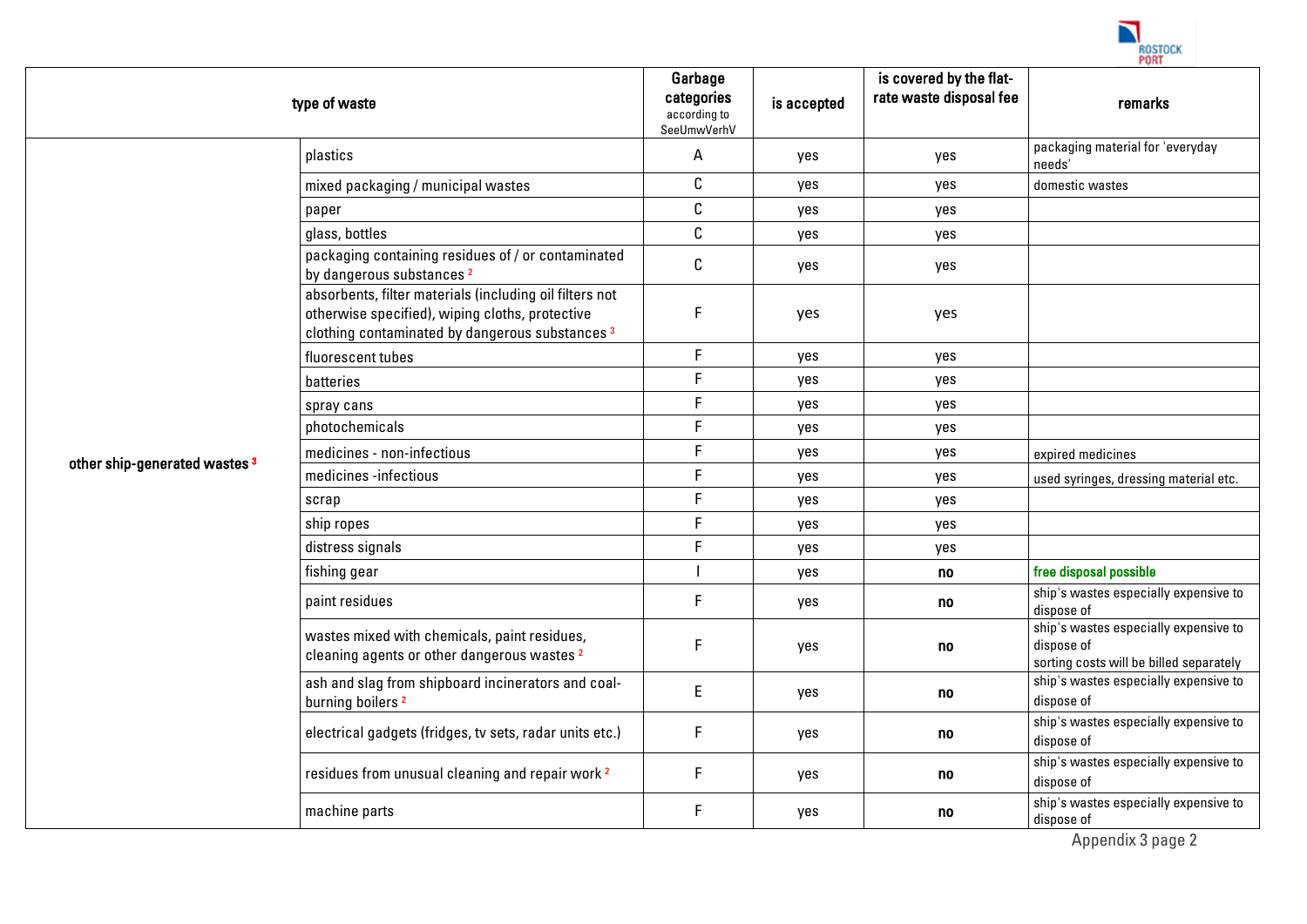

|                                                                                                                                      | type of waste                                                                       | Garbage<br>categories<br>according to<br>SeeUmwVerhV | is accepted | is covered by the flat-<br>rate waste disposal fee | remarks                                                                                                                                                                                           |
|--------------------------------------------------------------------------------------------------------------------------------------|-------------------------------------------------------------------------------------|------------------------------------------------------|-------------|----------------------------------------------------|---------------------------------------------------------------------------------------------------------------------------------------------------------------------------------------------------|
|                                                                                                                                      | waste from exhaust gas treatment <sup>1/2</sup>                                     |                                                      | yes         | no                                                 | ship's wastes especially expensive to<br>dispose of - solid scrubber residues<br>accepted only in big bags                                                                                        |
| other ship-generated wastes 3                                                                                                        | insulation material (styrofoam, glass wool etc.)                                    |                                                      | yes         | no                                                 | ship's wastes especially expensive to<br>dispose of                                                                                                                                               |
|                                                                                                                                      | wastes containing mercury                                                           |                                                      | yes         | no                                                 | ship's wastes especially expensive to<br>dispose of                                                                                                                                               |
|                                                                                                                                      | waste from offshore wind farms                                                      |                                                      | no          | no.                                                | not covered by SchAbfEntG M-V                                                                                                                                                                     |
| food waste<br>(disposal by company SecAnim GmbH)                                                                                     | food waste, cooking oils and fats in solid or liquid<br>form                        | B/D                                                  | yes         | no                                                 | ship's wastes especially expensive to<br>dispose of<br>cooking oils and fats can only be<br>disposed of in the 240 liter containers<br>provided (not in packaging such as<br>metal cans or boxes) |
|                                                                                                                                      | dead animal bodies                                                                  | H                                                    | yes         | no                                                 | ship's wastes especially expensive to<br>dispose of                                                                                                                                               |
| cargo-associated wastes (waste arising<br>from materials used on board for the<br>purpose of stowing or handling cargo) <sup>2</sup> | dunnage, casing or packaging material, palettes,<br>wires and steel strapping, etc. | G                                                    | yes         | no                                                 | ship's wastes especially expensive to<br>dispose of                                                                                                                                               |
| cargo residues <sup>2</sup>                                                                                                          | depending on the type of cargo                                                      | G                                                    | yes         | no                                                 | ship's wastes especially expensive to<br>dispose of                                                                                                                                               |
| residues of fumigation <sup>2</sup>                                                                                                  |                                                                                     | G                                                    | yes         | no                                                 | ship's wastes especially expensive to<br>dispose of                                                                                                                                               |

<sup>&</sup>lt;sup>1</sup> For the disposal of oily residues as per MARPOL 73/78, Annex I from the engine area, except for residues from exhaust gas cleaning which are covered by the flat-rate fee, the collective total of all such waste types per port call for the types of ships A, C, D and E mentioned in numeral 4.4 table 1 amounts to:

| up to | 20,000 GRT           | max. | $2 \text{ m}^3$ |                                  |
|-------|----------------------|------|-----------------|----------------------------------|
| from  | 20,001 to 70,000 GRT | max. | $5 \text{ m}^3$ |                                  |
| over  | 70,000 GRT           |      |                 | max. $7.5 \text{ m}^3$ of waste. |

<sup>1</sup> For the type of ship B mentioned in numeral 4.4 table 1 (cruise liners) the collective total of all a/m pumpable waste types per port call, with the exceptions in mind, amounts to:

up to  $70,000$  GRT max.  $5 \text{ m}^3$ 

1

over 70,000 GRT max. 7.5 m<sup>3</sup> of waste per port call.

 $2$  The responsible party/polluter (ship) has to inform the port operator beforehand about contained substances and/or material composition.